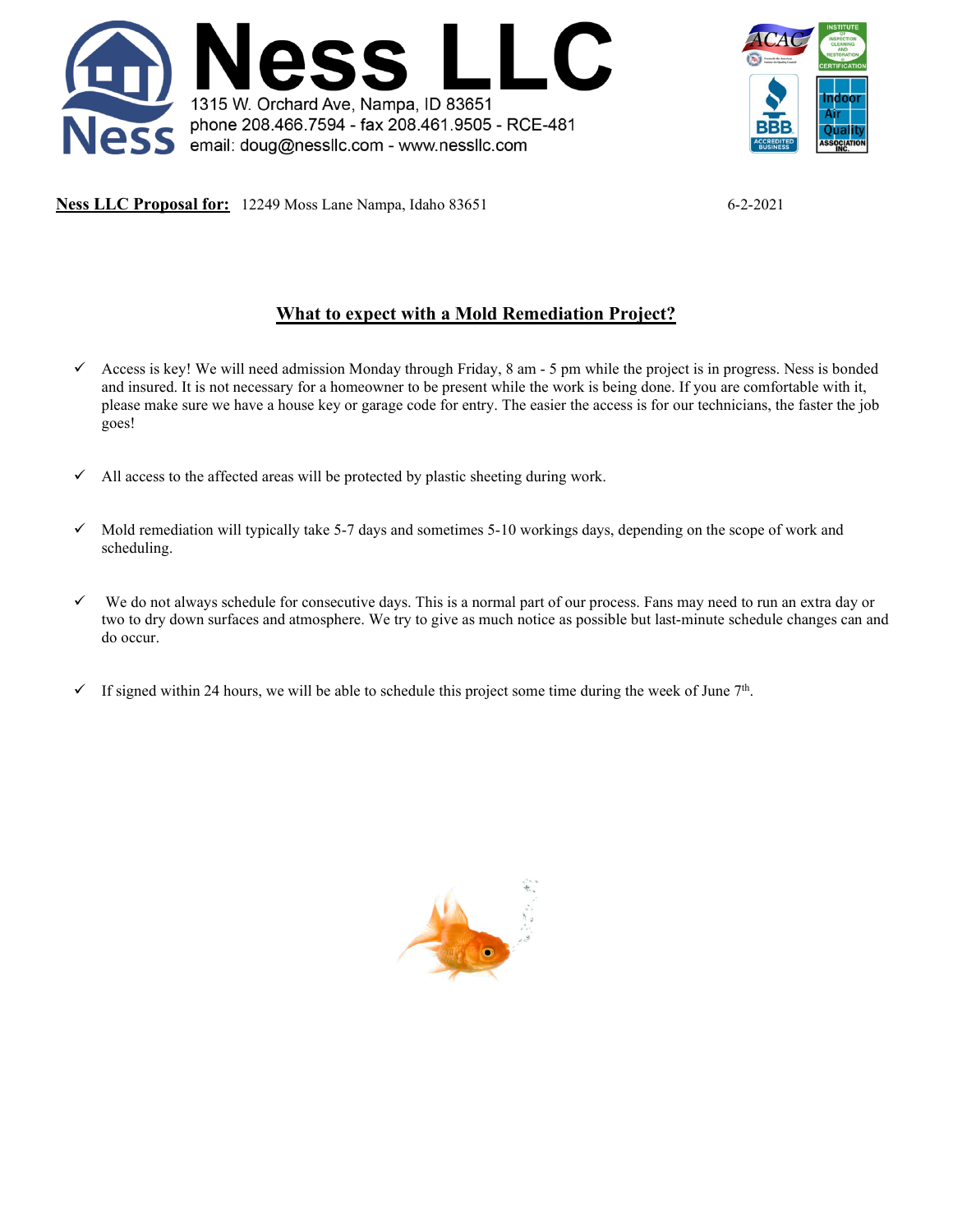



Mark & Carolyn Baum-Buttorff, 208-466-3345 6-2-2021 Page 2 of 3 **[cfbaumbuttorff@gmail.com](mailto:cfbaumbuttorff@gmail.com)**

#### **RESTORATION PROPOSAL for the Crawlspace at 12249 Moss Lane Nampa, Idaho 83651 Ness, LLC is an IICRC council certified Mold Remediation Contractor, licensed, bonded, and insured with mold and environmental pollution endorsements.**

As requested, the crawlspace was inspected for drainage and mold issues. We recommend installing a drain system as there is visible evidence of a history of seasonal water intrusion. The vapor barrier is in poor condition because of the water intrusion and will need to

be replaced. There was also visible mold on the rim joists, the floor joists and around some plumbing lines. Remediation will be required. The mold was likely created by repeated exposure to high humidity from the water intrusion. There was also evidence of previous plumbing leaks. We would suggest contacting a licensed plumbing professional to inspect the lines in the crawlspace for any

issues.

We can schedule an inspection for the living areas of the home, if requested once the contents of the home have been cleared and full access is available.

## **Part 1: Drainage (***Digline will be contacted to mark all utilities)*

- 1. All access to crawlspace surfaces will be protected by plastic sheeting during work.
- 2. Preliminary digging and pumping to remove excess water, as needed.
- 3. Negative air machine used for the crawlspace during work and for dry down.
- 4. Clear all vents of any insulation or debris that may be obstructing air flow.

## **Part 2: Directions given facing the front door from outside.**

- 1. Install a lined and graded drain system below the bottom of the footings along the entire interior perimeter of the crawlspace.
- 2. Trenches in the crawlspace will drain and collect into a sump tank located in the middle of the crawlspace.

**Part 3:** Install sump pump into tank with insulated lid in the appropriate determined area. Sump will discharge through a drain line to a dispersal bed towards a landscaped area that will be determined onsite. (The sump pump discharge line will not be visible from the outside of the house. Installation of electrical outlet with audible alarm and manual shut off included.)

## **Total Labor & Materials Parts 1-3: \$ 3,240.16**

## **Part 4: Crawl Space Remediation**

- **1.** All access to the crawlspace will be protected during work.
- **2.** Containment will be set at the crawlspace access.
- **3.** Hepa filtered negative air flow will be ongoing during the project.
- **4.** The furnace system is to remain off during the work and for three hours after each treatment.
- **5.** Remove any insulation from the area where work is to be performed.
- **6.** Remove and dispose of some insulation that is damaged.
- **7.** Perform surface cleaning and abrasion removal, as needed, and treat impacted rim joist, bottom cords of floor joists and around some plumbing lines. **(See Part 5)**
- **8.** Push back insulation where removed and remove paper backing if necessary.
- **9.** Install new insulation where needed.
- **10.** Clear all vents of any insulation or debris that may be obstructing air flow

## **Part 5: Microbial Growth Remediation**

- **1.** After containment is set up, perform surface cleaning and abrasive removal, as needed, of visible microbial growth on the impacted areas previously mentioned. Once mold impacted surfaces are cleaned, then treat the remediated surfaces in the crawlspace with a non-toxic Microbial Growth Inhibitor.
- **2.** (1) Procedures are established from IICRC S520 Standard and Reference Guide for Professional Mold Remediation. (2) All work in the crawlspace/basement will be performed using accepted procedures. (3) Respiratory Protection is in accordance with the OSHA respiratory protection standard (29 CFR 1910.134) for the remediation. Gloves, full-face respirators, p-100 particulate filters, Tyvek full body suits with hoods and boots.
- **3.** Photo documentation of work performed is available at the end of the project upon request. Disposal of debris.

## **Total Labor & Materials Parts 4-5: \$3,116.32**

**Ness LLC** give a **5-year limited warranty** on no visible microbial re-growth where work is done. Warranty is **void** if any water or water source introduced into the area.

**Work under this proposal is limited to the items listed. Any additional work will need to be outlined and set out by a separate contract, or have the contract amended and signed to reflect any additional work desired.**